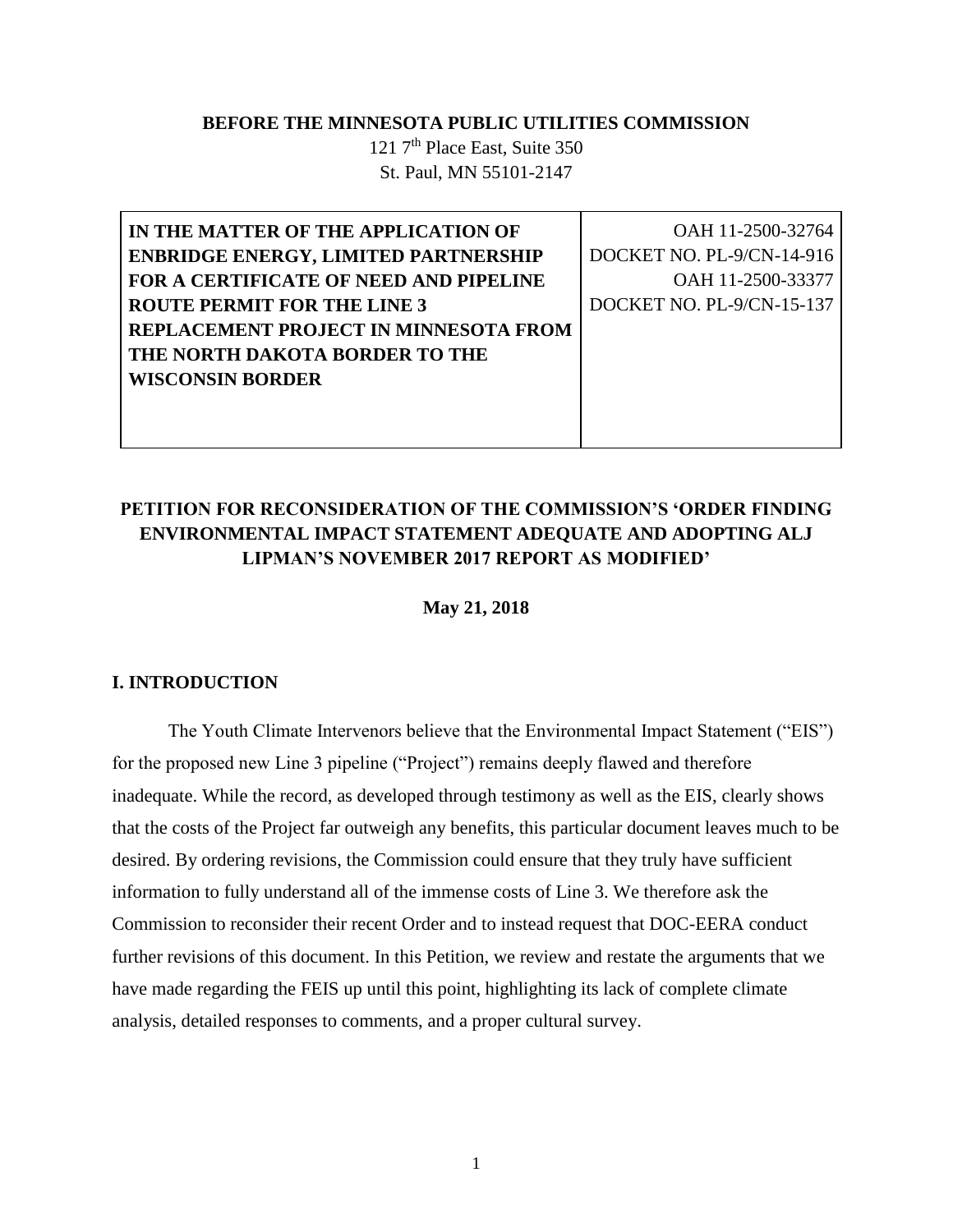### **II. THE YOUTH CLIMATE INTERVENORS' MAINTAIN OUR EXCEPTIONS TO THE REPORT OF ALJ LIPMAN AS FILED ON NOVEMBER 21, 2017.**

 On November 21, 2017, the Youth Climate Intervenors filed "Exceptions to the Report of Administrative Law Judge Lipman on Adequacy of the Line 3 Replacement FEIS."<sup>1</sup> In this filing, we highlighted two initial concerns with the ALJ's findings of fact, conclusions of law, and recommendations, while stating our intention to raise further concerns during oral argument. The Youth Climate Intervenors remain concerned about these issues with ALJ Lipman's report, and thus with the Commission's order adopting the report's findings. These Exceptions were:

1. The time between the end of the DEIS comment deadline and completion of the FEIS was insufficient, and many substantive comments were not addressed. Therefore, the ALJ's conclusions #18, that "the FEIS provides responses to the substantive comments received during the DEIS review as to issues that were raised during the scoping process," and #19, that "the FEIS addresses the potentially significant issues and alternatives that were raised during the scoping process" are incorrect.<sup>2</sup>

2. Like the DEIS, the FEIS does not adequately quantify the impacts of climate change, because it only examines 30 years of the social cost of carbon despite the fact that the FEIS names 30 years as the "minimum economic life of the project."<sup>3</sup> Therefore, the ALJ's finding #282, that "the FEIS considered the cumulative potential effects of the Project on climate change," and conclusion #15, that the FEIS addresses "cumulative potentially significant impacts," are incorrect.<sup>4</sup>

The FEIS Response to Comments states that "for purposes of comparison across alternatives, the EIS targets a consistent time window that is long enough to understand annual operating impacts/tradeoffs of the alternatives. Extending the timeframe and

 $\overline{a}$ 

<sup>&</sup>lt;sup>1</sup> Exception of the Youth Climate Intervenors to the Report of Administrative Law Judge Lipman on Adequacy of the Line 3 Replacement FEIS (Nov. 21, 2017) (eDocket Nos. 201711-137596-02 (CN), 201711-137596-01 (R)).

 $2$  Report of the Administrative Law Judge (Nov. 1, 2017) at 48-49 (eDocket Nos. 201711-137079-01 (CN), 201711-137080-01 (R)).

<sup>&</sup>lt;sup>3</sup> Exception of the Youth Climate Intervenors to the Report of Administrative Law Judge Lipman on Adequacy of the Line 3 Replacement FEIS at 2 (Nov. 21, 2017) (eDocket Nos. 201711-137596-02 (CN), 201711-137596-01 (R)).

<sup>4</sup> Report of the Administrative Law Judge (Nov. 1, 2017) at 48 (eDocket Nos. 201711-137079-01 (CN), 201711-137080-01 (R)).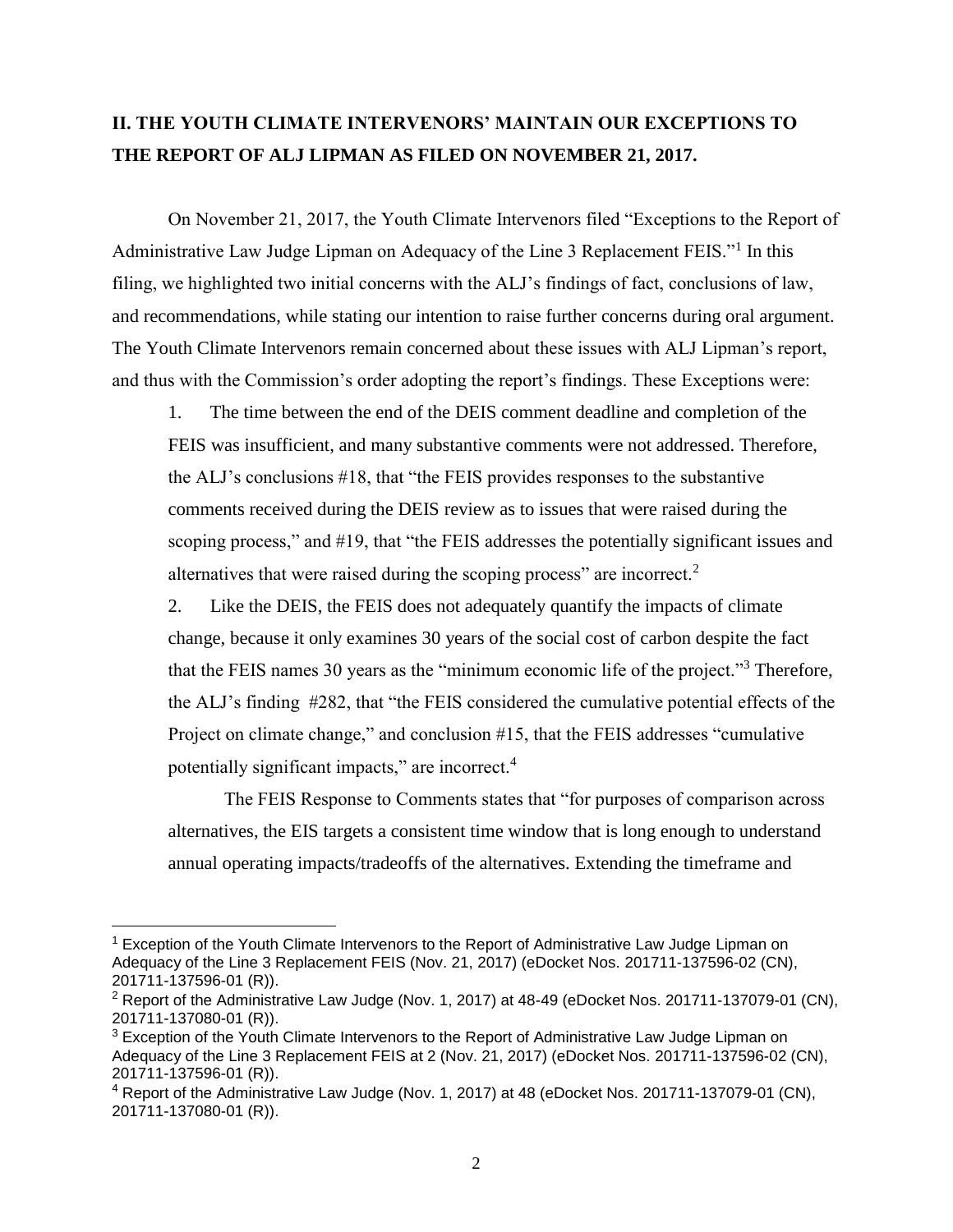redoing the analysis doesn't appear to add any value in this comparison."<sup>5</sup> This explanation is fully unsatisfying. Under MEPA and other Minnesota rules, an EIS is supposed to analyze all significant environmental impacts of the Project – direct, indirect, and cumulative.<sup>6</sup> Choosing an arbitrary end-date for climate analysis is an abdication of DOC-EERA's responsibility to analyze the cumulative impacts of Line 3. Not only does a full assessment of the social cost of carbon add value  $-i$  it's also explicitly required by MEPA.

# **III. THE YOUTH CLIMATE INTERVENORS MAINTAIN OUR EXCEPTIONS TO THE REPORT OF ALJ LIPMAN AS ARGUED BEFORE THE COMMISSION ON DECEMBER 7, 2017.**

At the Commission's meeting on December  $7<sup>th</sup>$ , 2017, the Youth Climate Intervenors reiterated our concerns regarding DOC-EERA's limited revisions and incomplete analysis of the social cost of carbon. We also expressed support for the written and oral comments of other intervening parties, regarding important items missing from the FEIS. In particular, we agreed with Friends of the Headwaters and other parties that the FEIS is in need of deeper analysis of site-specific spill impacts; and with the intervening Tribes that the FEIS requires a complete Traditional Cultural Properties Survey in order to be considered adequate.

## **IV. THE YOUTH CLIMATE INTERVENORS MAINTAIN OUR POSITIONS AS EXPRESSED IN REPLY COMMENTS FILED JANUARY 16, 2018.**

In response to the Commission's December 14th Order finding the FEIS inadequate, a number of parties filed Petitions for Reconsideration in early January. On January 16, the Youth Climate Intervenors responded to three of these.<sup>7</sup> We wrote in support of the Joint Tribal Petition

<sup>5</sup> Ex. EERA-29, Appendix T-2 at 175 (Final Environmental Impact Statement, Response to Comments). <sup>6</sup> Minn. Stat. 116D.04 Subd. 2a; Minn. R. 4410.2300

 $7$  Reply of the Youth Climate Intervenors Regarding the Joint Tribal Petition for Reconsideration (Jan. 12, 2018) (eDocket Nos. 20181-138892-01 (CN), 20181-138892-02 (R)); Reply of the Youth Climate Intervenors Regarding Enbridge's Petition for Reconsideration (Jan. 16, 2018) (eDocket Nos. 20181- 138999-01 (CN), 20181-138999-02 (R)); and Youth Climate Intervenors Response to Sierra Club's Petition for Reconsideration or Rehearing and Request for Supplement to the Environmental Impact Statement (Jan. 16, 2018) (eDocket Nos. 20181-138893-01 (CN), 20181-138893-02 (R)).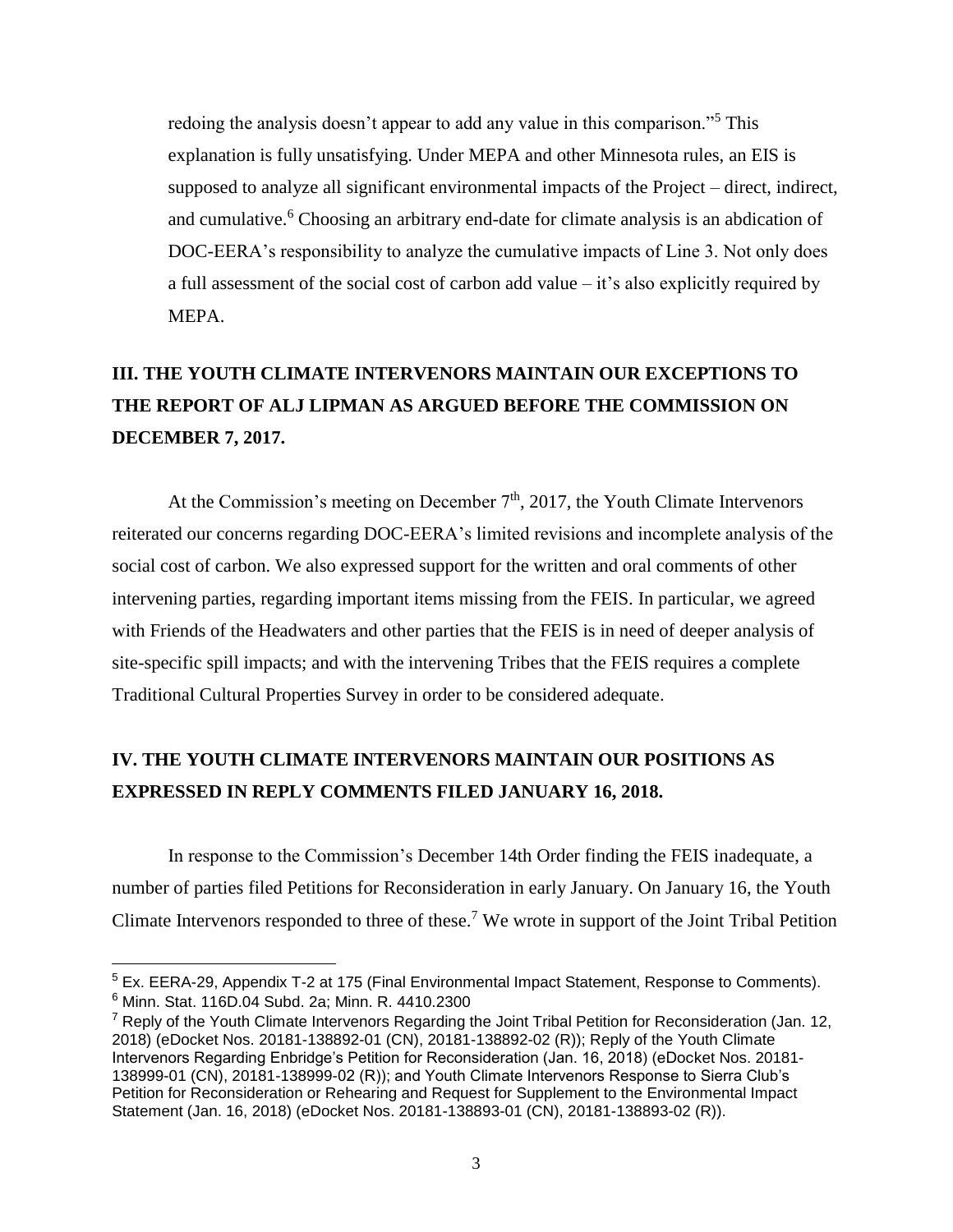for Reconsideration and the Sierra Club's Petition for Reconsideration, and in opposition to Enbridge's Petition for Reconsideration. The former two filings are particularly relevant at this time. We continue to believe that the Commission did not take sufficient action to resolve the failings they found in their December 14th Order (a position that we expressed again in oral argument at the Commission's meeting in March). And, crucially, we continue to believe that this FEIS cannot be adequate without a complete Traditional Cultural Properties Survey.

As we wrote on January 16th: "To be very clear, requiring only the completion of the TCP survey before construction borders on insulting. This treats the survey of vitally important cultural sites as a box that must be checked, rather than as an essential component of decisionmaking. It presupposes that the TCP survey will not provide any information that could impact the routing of or need for this pipeline. And the end result is that by the time the survey is complete, the Commission will have no power to influence what happens with the information provided. With this order, the Commission essentially declares 'this is not our problem' - when in fact, as the Responsible Government Unit for this project, it absolutely is."<sup>8</sup> The revisions to the FEIS did not address this critical shortcoming - the issue here has not changed - and these words remain true today.

### **V. THE REPORT OF ALJ O'REILLY FURTHER EXPOSES INADEQUACIES IN THE FEIS.**

On April 23, 2018, ALJ O'Reilly found that the benefits of the Line 3 pipeline outweigh the costs on one route only  $- RA-07$ , or the "in-trench replacement" option. As voiced in our recently filed Exceptions, the Youth Climate Intervenors strongly disagree with this position.<sup>10</sup> However, the route alternative recommended by the ALJ received far less attention in the FEIS than the Applicant's Preferred Route ("APR"). The Commission would need far more information about the environmental impacts of RA-07 in order to even justify considering this

 $\overline{a}$ 

<sup>&</sup>lt;sup>8</sup> Reply of the Youth Climate Intervenors Regarding the Joint Tribal Petition for Reconsideration at 2 (Jan. 12, 2018) (eDocket Nos. 20181-138892-01 (CN), 20181-138892-02 (R)).

<sup>9</sup> Findings of Fact, Conclusions of Law, and Recommendation (April 24, 2018) (eDocket Nos. 20184- 142238-01 (CN), 20184-142237-01 (R)).

<sup>&</sup>lt;sup>10</sup> Exceptions of the Youth Climate Intervenors to the Findings of Fact, Conclusions of Law, and Recommendation of Administrative Law Judge Ann C. O'Reilly (May 10, 2018) (eDocket Nos. 20185- 142914-01 (CN), 20185-142914-02 (R)).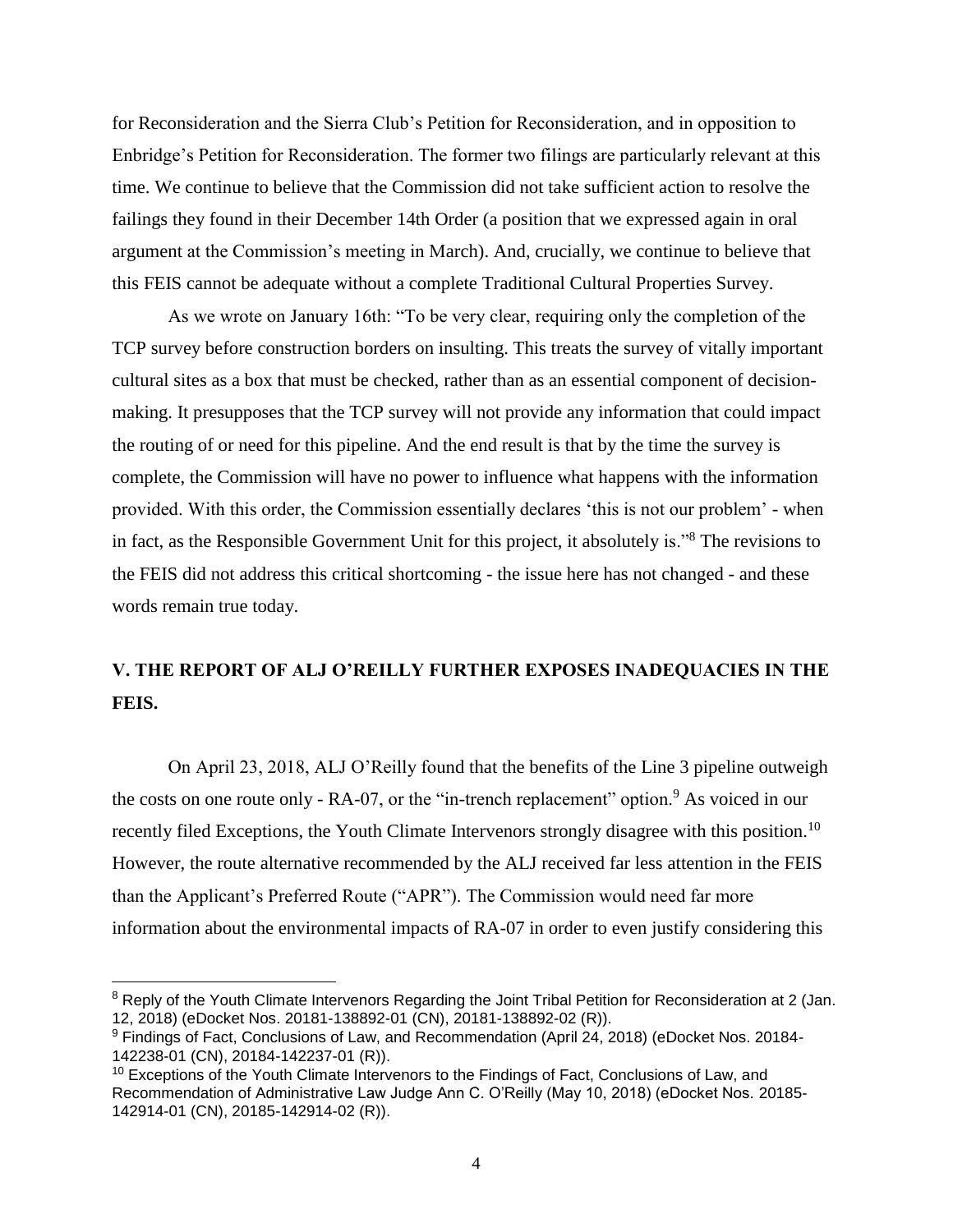option. We believe that the FEIS is in need of further revisions to address the specifics of RA-07, so that the Commission can properly and comparably evaluate the costs and impacts of *all*  routes.

### **VI. CONCLUSION**

Minnesota Rule 4410.2300 clearly states the requirements for an adequate EIS. While these rules have been discussed at great length throughout these proceedings, they nonetheless bear repeating. Part H states:

*H. Environmental, economic, employment, and sociological impacts: for the proposed project and each major alternative there shall be a thorough but succinct discussion of potentially significant adverse or beneficial effects generated, be they direct, indirect, or cumulative. Data and analyses shall be commensurate with the importance of the impact and the relevance of the information to a reasoned choice among alternatives and to the consideration of the need for mitigation measures; the RGU shall consider the relationship between the cost of data and analyses and the relevance and importance of the information in determining the level of detail of information to be prepared for the EIS. Less important material may be summarized, consolidated, or simply referenced. The EIS shall identify and briefly discuss any major differences of opinion concerning significant impacts of the proposed project on the environment.<sup>11</sup>*

Here, we have an EIS that completely fails to meet this bar. The social cost of carbon is only calculated for the minimum life of the pipeline; detailed analysis of impacts to cultural properties is almost completely absent; site-specific spill impacts are not discussed; and the costs to society of route alternatives other than the APR are not fully analyzed. The many detailed comments on the DEIS made by parties and members of the public were responded to in a rushed and incomplete manner, if indeed they were answered at all. The burden has therefore fallen on parties to supplement a woefully incomplete document through extensive expert testimony. Clearly, parties have risen to the task; but this does not excuse the fact that in this instance, the state has failed in its duty to produce a comprehensive and usable environmental review for use by the Commissioners and the public.

Although this process is nearing its conclusion, with deliberations scheduled in less than a month, the Commission still has time to turn this ship around. There is still time for the

<sup>11</sup> Minn. R. 4410.2300 Subp. H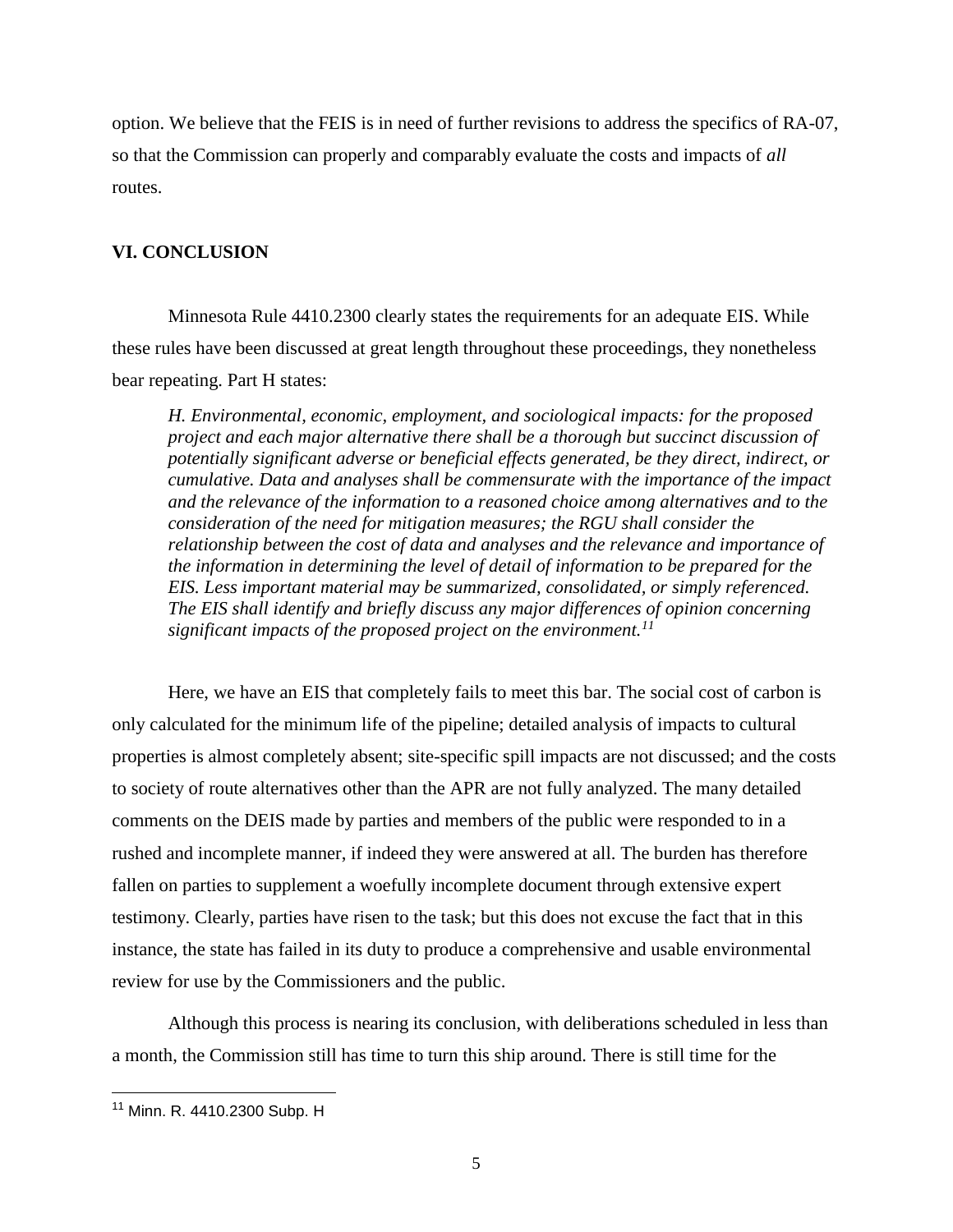Commission to order DOC-EERA to expand their analysis, address the many concerns of parties, and, most crucially, to postpone this critical decision until the cultural impacts of this pipeline are fully understood and documented. If the Commission fails to take these necessary steps, it will cast a shadow over the June proceedings and any permit that might emerge from them. In the name of a process that works for everyone, we urge the Commission to do what it can to fix this deeply flawed review.

Respectfully Submitted,

The Youth Climate Intervenors